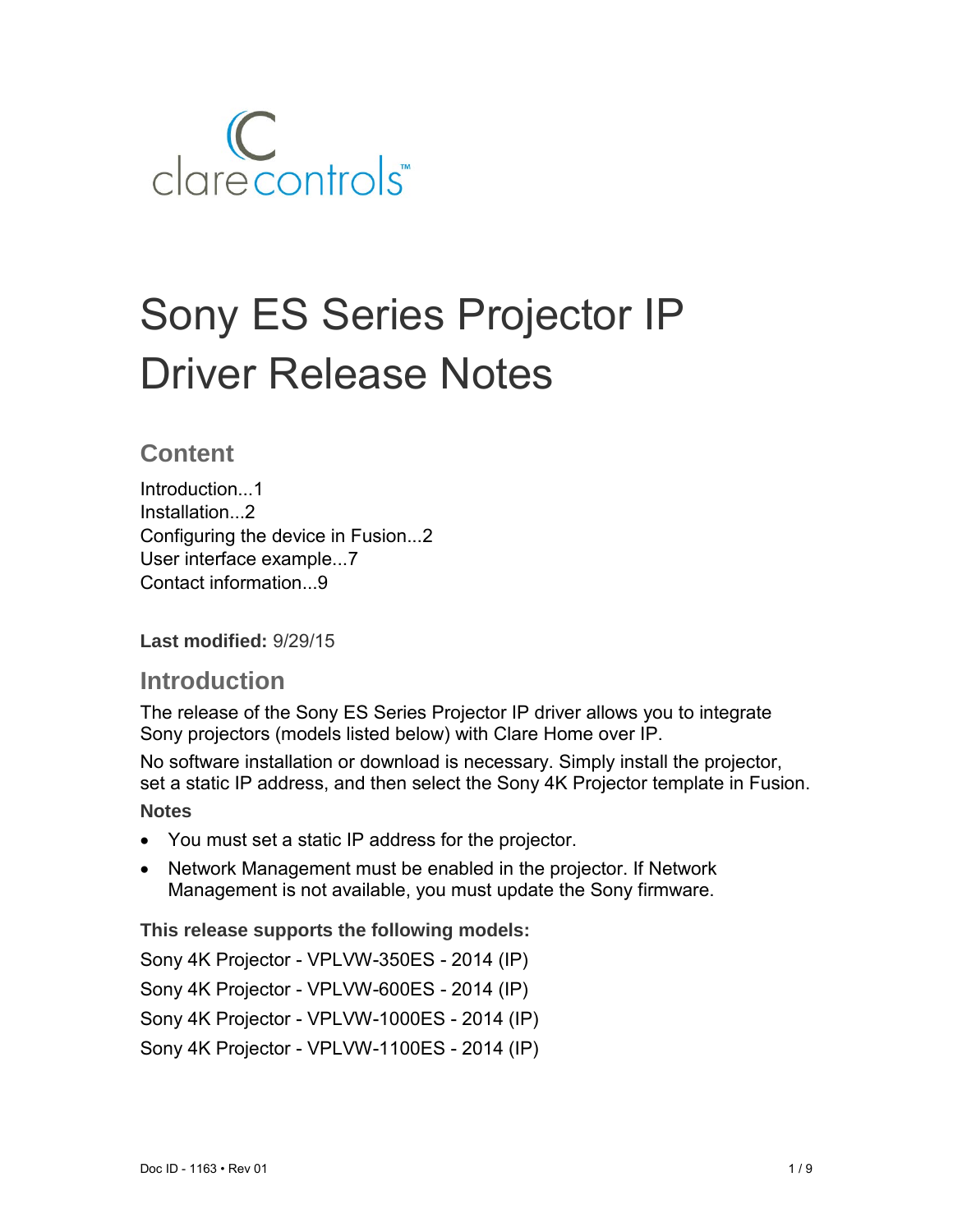# **Installation**

Only qualified technicians should install and connect devices used with Clare Controls products. Refer to the installation instructions that came with your Sony projector. Clare Controls does not assume any responsibility for damages caused by improper installation or connection to the network.

# **Configuring the device in Fusion**

Configure the projector in Fusion to enable use with Clare Home and the Clare Controls UI.

#### **To add the Sony projector:**

- 1. Access your project in Fusion.
- 2. Click the **Devices** tab, and then click the **New Device** button  $\bullet$ . The Select Template dialog displays.



3. Browse to the desired Sony 4K projector, and then click **OK**.

## **Entertainment IP Devices** > **Projector** > **Sony 4K Projector**

4. The **Details** tab displays, enter a name and notes for the projector.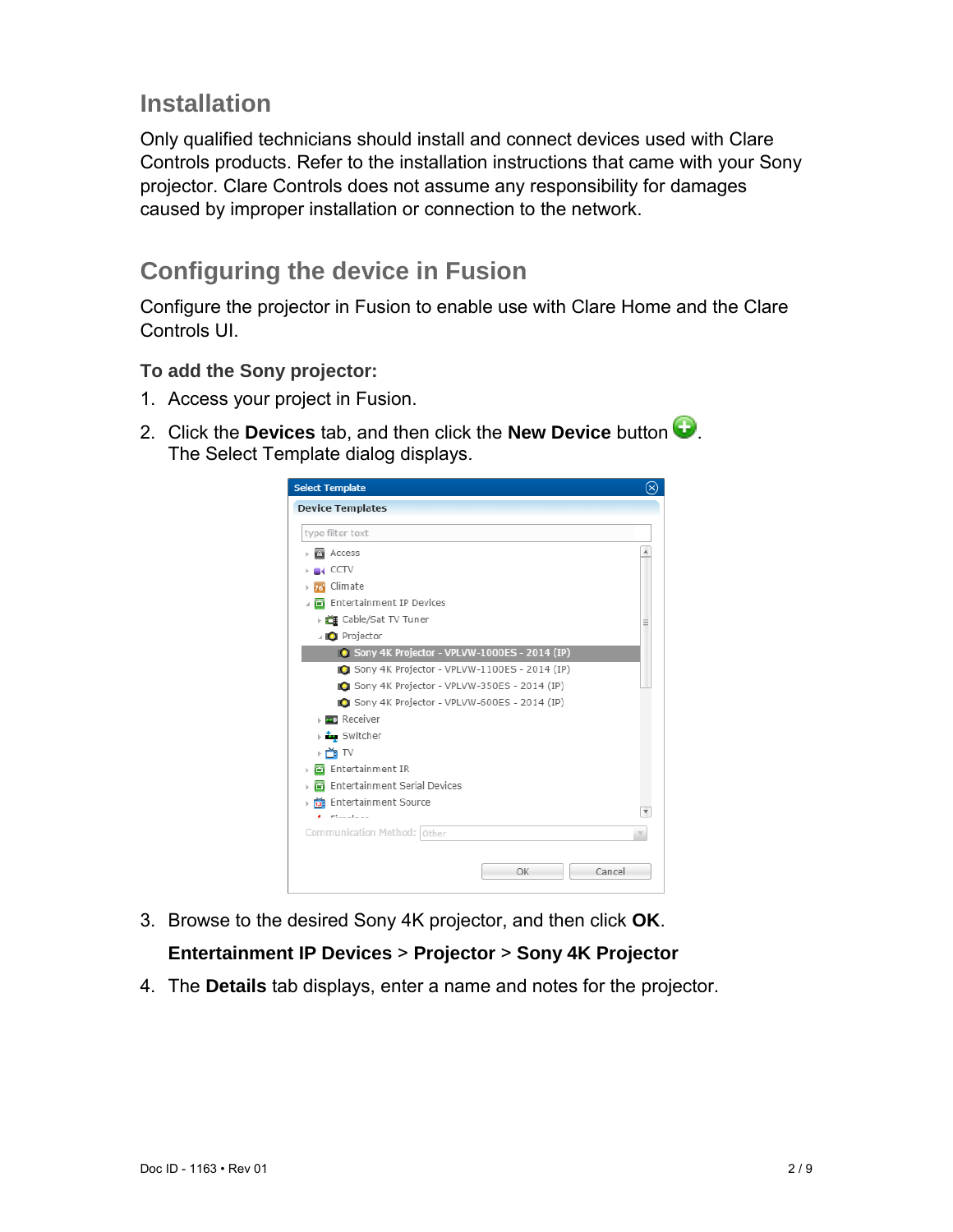|                        | IO *Sony 4K Projector - VPLVW-1000ES - 2014 (IP) (device) &                          | $=$ $\Box$ |
|------------------------|--------------------------------------------------------------------------------------|------------|
|                        | <b>HKSS</b>                                                                          |            |
| Details Configure Test |                                                                                      |            |
| $Icon: \blacksquare$   |                                                                                      |            |
|                        | Name: Sony 4K Projector - VPLVW-1000ES - 2014 (IP) (device)                          |            |
| Manufacturer:          | Sony                                                                                 |            |
|                        | Model Number: VPLVW-1000ES                                                           |            |
|                        | Master Template: Sony 4K Projector - VPLVW-1000ES - 2014 (IP) Change Device Template |            |
|                        | Types: Projector                                                                     |            |
| Notes:                 | Uses Port 53484 for Communication                                                    |            |
| Version: 7.6.15        |                                                                                      |            |
| <b>Last Modified</b>   | 2015/07/09 15:18                                                                     |            |

5. Click the **Configure** tab, and then enter the IP address in the **Network Address** field.

| IO *Sony 4K Projector - VPLVW-1000ES - 2014 (IP) (device) & |                                    |           | $=$ $\Box$                                                                           |
|-------------------------------------------------------------|------------------------------------|-----------|--------------------------------------------------------------------------------------|
|                                                             |                                    |           | 局<br>iei im                                                                          |
| Details <b>Configure</b> Test                               |                                    |           |                                                                                      |
| <b>Configuration Properties</b>                             |                                    |           | $\sqrt{a}$                                                                           |
| Name                                                        | Value                              | Mandatory | Description                                                                          |
| ⊿ General                                                   |                                    |           |                                                                                      |
| <b>Network Address</b>                                      | 10.0.120.88                        | no        | This is a device configuration property used by ALL HDM adapters that needs to conr  |
| Connector Number                                            | Network                            | ves       | The address/port on the device, that is used to send the command sequences.          |
| Device Model                                                | n/a                                | ves       | The model of the device, as given in the OnlyOneRemote database.                     |
| Device Type                                                 | n/a                                | yes       | The type of the device, as given in the OnlyOneRemote database.                      |
| Value Format                                                | <b>HFX</b>                         | ves       | Specifies the format of the operation property values.                               |
| Network Port                                                | 53484                              | no        | This is a device configuration property used by ALL HDM adapters that needs to conr  |
| Ping Message                                                | 02 0A 53 4f 4e 59 01 01 02 02   no |           | Message sent to the device to determine its status. Commonly this will be a status r |
| Digit Keypad                                                |                                    |           |                                                                                      |
| Menu Navigation                                             |                                    |           |                                                                                      |
| Switch                                                      |                                    |           |                                                                                      |
| Custom/Additional Properties                                |                                    |           |                                                                                      |

**Note:** The IP address must be static.

- 6. Verify that the **Network Port** field is set to 53484.
- 7. Click the **Save** button **.**

**To create a service for the Sony projector:** 

1. Click the **Services** tab, and then click the **New Service Instance** button . The New Service Instance dialog displays.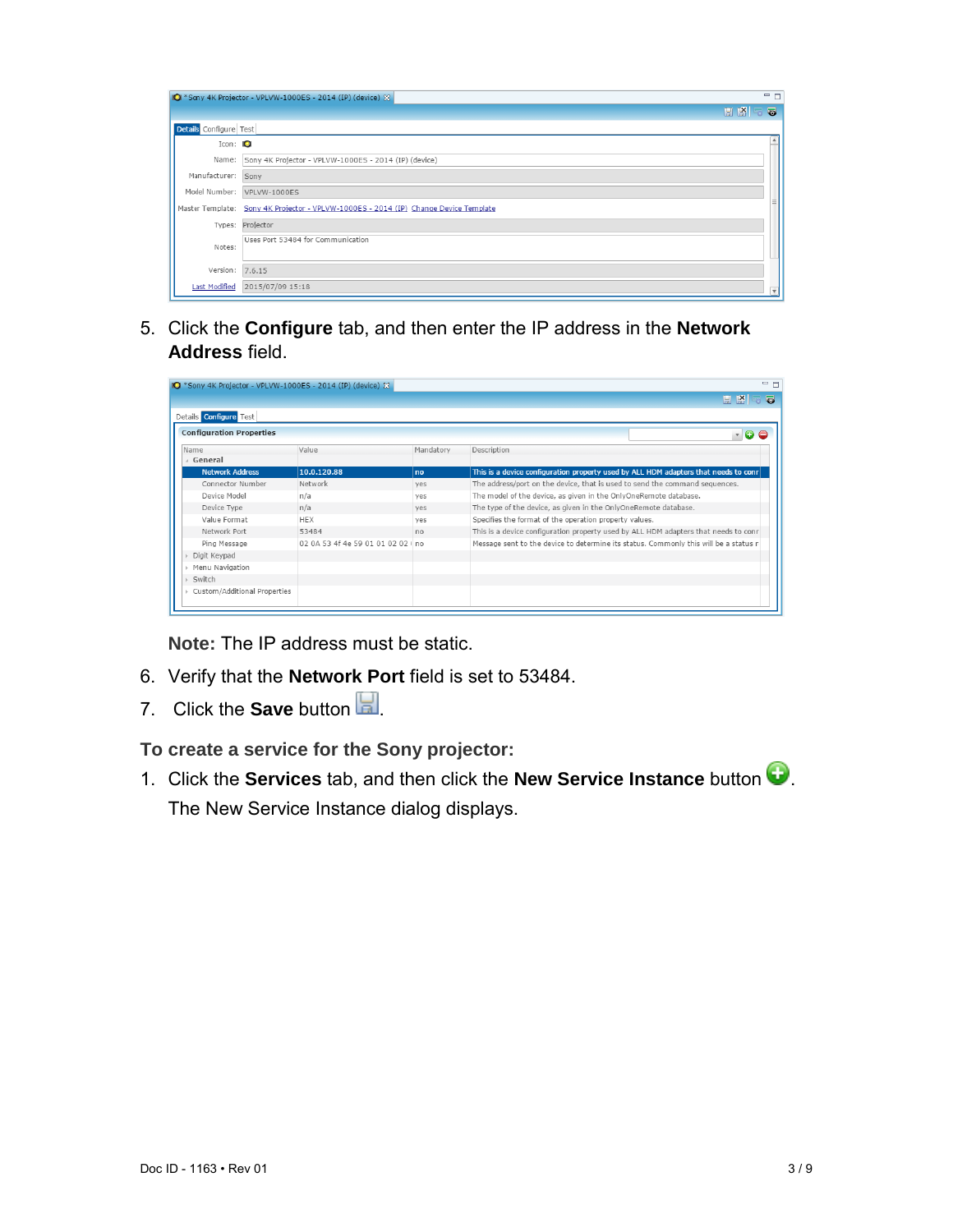|        | <b>RE New Service Instance</b>                                           |  |                    |          |      | $\circledR$               |
|--------|--------------------------------------------------------------------------|--|--------------------|----------|------|---------------------------|
|        | Service Devices Scenes                                                   |  |                    |          |      |                           |
| Name:  | Watch Blu-ray                                                            |  | Area: Media Room   |          |      | $\boldsymbol{\mathrm{v}}$ |
| Notes: |                                                                          |  |                    |          |      |                           |
|        | Service Definition:                                                      |  | Service RF Code: 7 |          |      |                           |
|        | type filter text                                                         |  |                    |          |      |                           |
| 森      | Camera Viewer Service v2.0.0                                             |  |                    |          |      |                           |
|        | Contact Closure Service (Momentary Open-Close-Stop Service) v1.0.0       |  |                    |          |      |                           |
| H      | Contact Closure Service (Momentary Open-Close-Stop With Feedback) v1.0.0 |  |                    |          |      |                           |
| n      | Contact Closure Service (Momentary with Feedback) v1.0.0                 |  |                    |          |      |                           |
| Ħ      | Contact Closure Service (Momentary) v1.0.0                               |  |                    |          |      |                           |
| H      | Contact Closure Service (Toggle with Feedback) v1.0.0                    |  |                    |          |      |                           |
| Ħ      | Contact Closure Service (Toggle) v1.0.0                                  |  |                    |          |      |                           |
| ſΝ     | Distributed Audio Service v2.0.1                                         |  |                    |          |      |                           |
| H      | Door Entry Service v1.0.0                                                |  |                    |          |      |                           |
| a      | Door Lock Service v1.0.0                                                 |  |                    |          |      |                           |
|        | Entertainment Service v2.0.0                                             |  |                    |          |      |                           |
| 48     | Fireplace Service v1.0.0                                                 |  |                    |          |      |                           |
|        | Garage Service v1.0.0                                                    |  |                    |          |      |                           |
| m.     | Gate Service v1.0.0                                                      |  |                    |          |      |                           |
|        | AA Intrusion Partition Service v1.1.0                                    |  |                    |          |      |                           |
|        | Lighting Dimmer Service v1.0.0                                           |  |                    |          |      |                           |
|        | <b>M</b> Lighting Koypad Corvice v4.0.0                                  |  |                    |          |      | $\overline{\mathbf{v}}$   |
|        | App Module: Entertainment11                                              |  |                    |          |      |                           |
|        |                                                                          |  |                    | $<$ Back | Next | <b>Finish</b><br>Cancel   |

- 2. Enter the name of the service in the **Name** field, select the area, and then click **Entertainment Service**.
- 3. Click **Next** to display the **Devices** tab.

| <b>RE</b> New Service Instance    |                                              |                                                | $\circledcirc$           |
|-----------------------------------|----------------------------------------------|------------------------------------------------|--------------------------|
| Service Devices Scenes            |                                              |                                                |                          |
| Compatible<br>Selected (2)<br>All | Reg. △ Control Point                         | Value                                          | Use                      |
| 兼                                 | Volume Device                                | Sony -Blu-ray                                  | ⊻                        |
| type filter text                  | Audio On/Off                                 | Sony -Blu-ray                                  | ◘                        |
| Dining Room                       | Display Aspect Control                       |                                                |                          |
| Equipment Room                    | Display On/Off                               | Sony 4K Projector - VPLVW-1000ES - 2014 (IP) ( | $\overline{\phantom{a}}$ |
| Foyer                             | Source Aspect Control                        | Sony 4K Projector - VPLVW-1000ES - 2014 (IP) ( |                          |
| Jane's Room                       | Source Aux Commands                          | Sony 4K Projector - VPLVW-1000ES - 2014 (IP) ( | $\equiv$                 |
| Joey's Room                       | Source Channel Buttons                       | Sony -Blu-ray                                  | ⊻                        |
| Kitchen                           | Source Digit Keypad Buttons                  | Sony -Blu-ray                                  | $\blacktriangledown$     |
| Master Bath                       | Source DVR Commands                          |                                                | $\Box$                   |
| Master Bedroom                    | Source Function Key Buttons                  | Sony -Blu-ray                                  | $\blacktriangledown$     |
| Media Room                        | Source Guide Buttons                         | Sony -Blu-ray                                  | $\overline{\mathbf{y}}$  |
| Sony 4K Projector - VPLVW-1000E   | Source Menu Navigation Buttons Sony -Blu-ray |                                                | $\blacktriangledown$     |
| Sony -Blu-ray<br>$\rightarrow$    | Source On/Off                                | Sony 4K Projector - VPLVW-1000ES - 2014 (IP) ( |                          |
| Unassigned Devices                | Source Playback Buttons                      | Sony -Blu-ray                                  | $\blacktriangledown$     |
|                                   | Source Playlist Buttons                      | Sony -Blu-ray                                  | $\overline{\mathbf{v}}$  |
|                                   |                                              |                                                |                          |
|                                   |                                              |                                                |                          |
|                                   |                                              |                                                |                          |
|                                   |                                              |                                                |                          |
|                                   |                                              |                                                |                          |
| $\mathbb{F}$<br>HL.<br>41         |                                              |                                                |                          |
|                                   |                                              |                                                |                          |
|                                   |                                              | <back<br>Next&gt;<br/>Cancel</back<br>         | Finish                   |

4. In the left panel, select the devices you want to use in the service.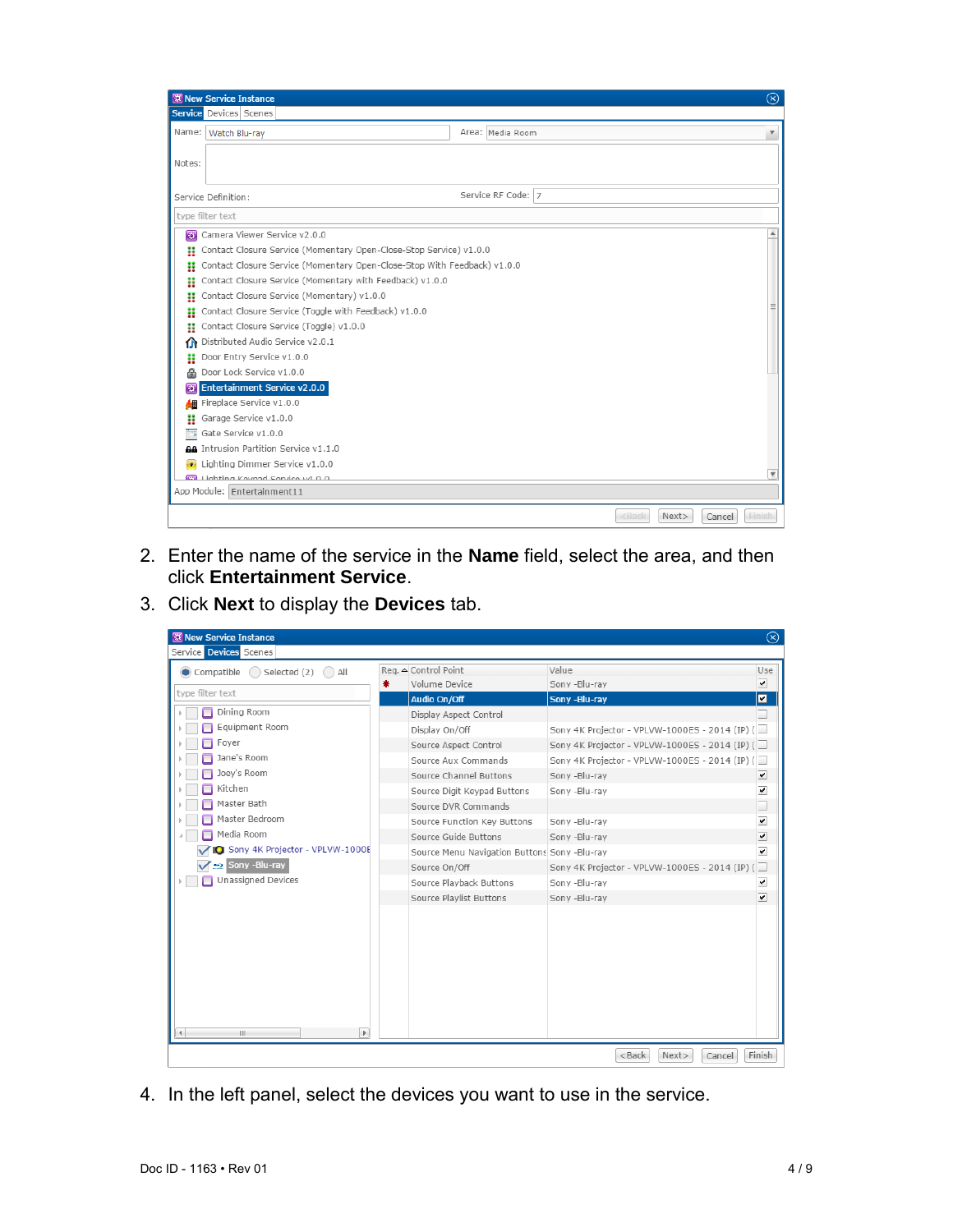5. In the right panel, set the values for each control point.

Click the **Value** field to view the drop-down menu, and then select the device.

6. Click **Next** to display the **Scenes** tab.

| <b>RE</b> New Service Instance |          |                       | $\overline{\circledcirc}$ |
|--------------------------------|----------|-----------------------|---------------------------|
| Service Devices Scenes         |          |                       |                           |
| ▼ Start Sequence               |          |                       |                           |
| Uses Scene:                    |          |                       | $\boldsymbol{\mathrm{v}}$ |
| Create new Scene:              |          |                       | $\bullet$                 |
| Device                         | Function | Operation             | Delay (sec)               |
|                                |          |                       |                           |
|                                |          |                       |                           |
|                                |          |                       |                           |
|                                |          |                       |                           |
|                                |          |                       |                           |
|                                |          |                       |                           |
|                                |          |                       |                           |
| ▼ Stop Sequence                |          |                       |                           |
| Uses Scene:                    |          |                       | $\boldsymbol{\nabla}$     |
|                                |          |                       |                           |
| Create new Scene:              |          |                       | $\bullet$                 |
| Device                         | Function | Operation             | Delay (sec)               |
|                                |          |                       |                           |
|                                |          |                       |                           |
|                                |          |                       |                           |
|                                |          |                       |                           |
|                                |          |                       |                           |
|                                |          |                       |                           |
|                                |          |                       |                           |
|                                |          | <back next=""></back> | Finish<br>Cancel          |

**To configure the scene:** 

1. In the **Start Sequence** field, select **Create new Scene**, and then click the **New Device Operation** button

| 图 Edit Service Instance |          |           | $\circledcirc$       |
|-------------------------|----------|-----------|----------------------|
| Service Devices Scenes  |          |           |                      |
| ▼ Start Sequence        |          |           |                      |
| Uses Scene:             |          |           | New Device Operation |
| Create new Scene:       |          |           |                      |
| Device                  | Function | Operation | Delay (ser           |
|                         |          |           |                      |
|                         |          |           |                      |

2. Configure the Device, Function, and Operation drop-down menus with the following values.

**Device:** Select the Sony projector.

**Function:** Select the desired function for the projector – for example, Switch.

**Operation:** The desired function state – for example, Turn On.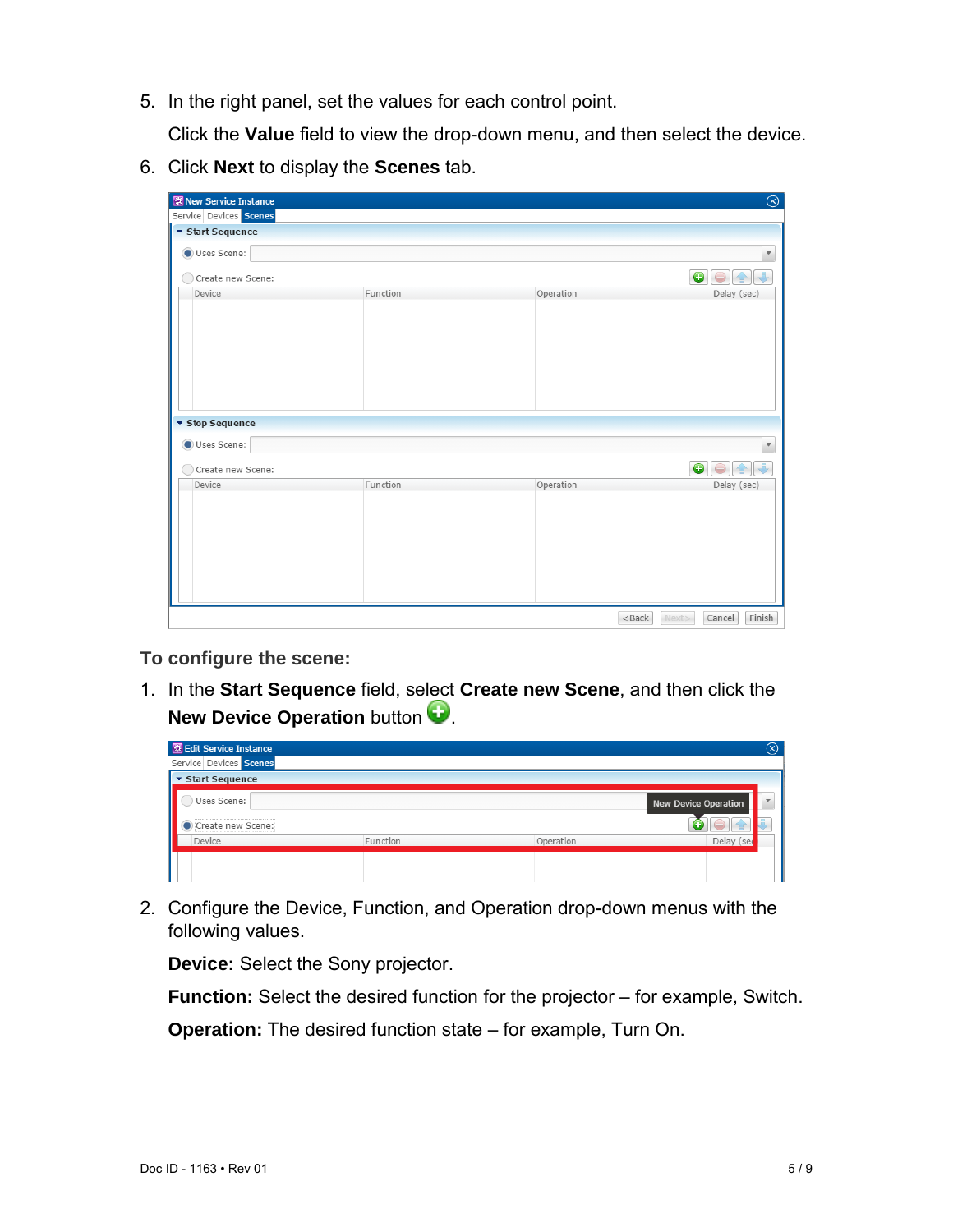| <b>R</b> New Service Instance |               |            | $\left( \times \right)$ |  |  |
|-------------------------------|---------------|------------|-------------------------|--|--|
| Service Devices Scenes        |               |            |                         |  |  |
| ▼ Start Sequence              |               |            |                         |  |  |
| Uses Scene:                   |               |            |                         |  |  |
| Create new Scene:             |               |            |                         |  |  |
| Device                        | Function      | Operation  | Delay (sec)             |  |  |
| Living Room Zone 1            | <b>Switch</b> | Turn On () | 0.00                    |  |  |
|                               |               |            |                         |  |  |

- 3. Repeat steps 1 and 2 for each device.
- 4. Continue to the **Stop Sequence** field, select **Create new Scene**, and then click the **New Device Operation** button .

| <b>RE</b> Edit Service Instance |          |           | (x)                         |
|---------------------------------|----------|-----------|-----------------------------|
| Service Devices Scenes          |          |           |                             |
| Start Sequence                  |          |           |                             |
| <b>Stop Sequence</b>            |          |           |                             |
| Uses Scene:                     |          |           | <b>New Device Operation</b> |
| Create new Scene:               |          |           |                             |
| Device                          | Function | Operation | Delay (sec)                 |
|                                 |          |           |                             |

5. Configure the Device, Function, and Operation drop-down menus with the desired values.

| $\circledR$<br><b>R</b> New Service Instance |                 |                        |                           |  |
|----------------------------------------------|-----------------|------------------------|---------------------------|--|
| Service Devices Scenes                       |                 |                        |                           |  |
| ▼ Start Sequence                             |                 |                        |                           |  |
| Uses Scene:                                  |                 |                        |                           |  |
|                                              |                 |                        |                           |  |
| Create new Scene:                            |                 |                        | $\bullet$<br>$\bullet$    |  |
| Device                                       | Function        | Operation              | Delay (sec)               |  |
| Sony 4K Projector - VPLVW-1000ES - 20 Switch |                 | Turn $\overline{On}()$ | 0.00                      |  |
| Sony -Blu-ray                                | Menu Navigation | Title Menu ()          | 0.00                      |  |
|                                              |                 |                        |                           |  |
|                                              |                 |                        |                           |  |
|                                              |                 |                        |                           |  |
|                                              |                 |                        |                           |  |
|                                              |                 |                        |                           |  |
|                                              |                 |                        |                           |  |
| ▼ Stop Sequence                              |                 |                        |                           |  |
| Uses Scene:                                  |                 |                        |                           |  |
|                                              |                 |                        |                           |  |
| Create new Scene:                            |                 |                        | $\bullet$<br>$\bullet$    |  |
| Device                                       | Function        | Operation              | Delay (sec)               |  |
| Sony 4K Projector - VPLVW-1000ES - 20 Switch |                 | Turn Off ()            | 0.00                      |  |
|                                              |                 |                        |                           |  |
|                                              |                 |                        |                           |  |
|                                              |                 |                        |                           |  |
|                                              |                 |                        |                           |  |
|                                              |                 |                        |                           |  |
|                                              |                 |                        |                           |  |
|                                              |                 |                        |                           |  |
|                                              |                 | $<$ Back               | Next><br>Finish<br>Cancel |  |

- 6. Repeat steps 4 and 5 for each device.
- 7. Click **Finish**.
- 8. Deploy the project.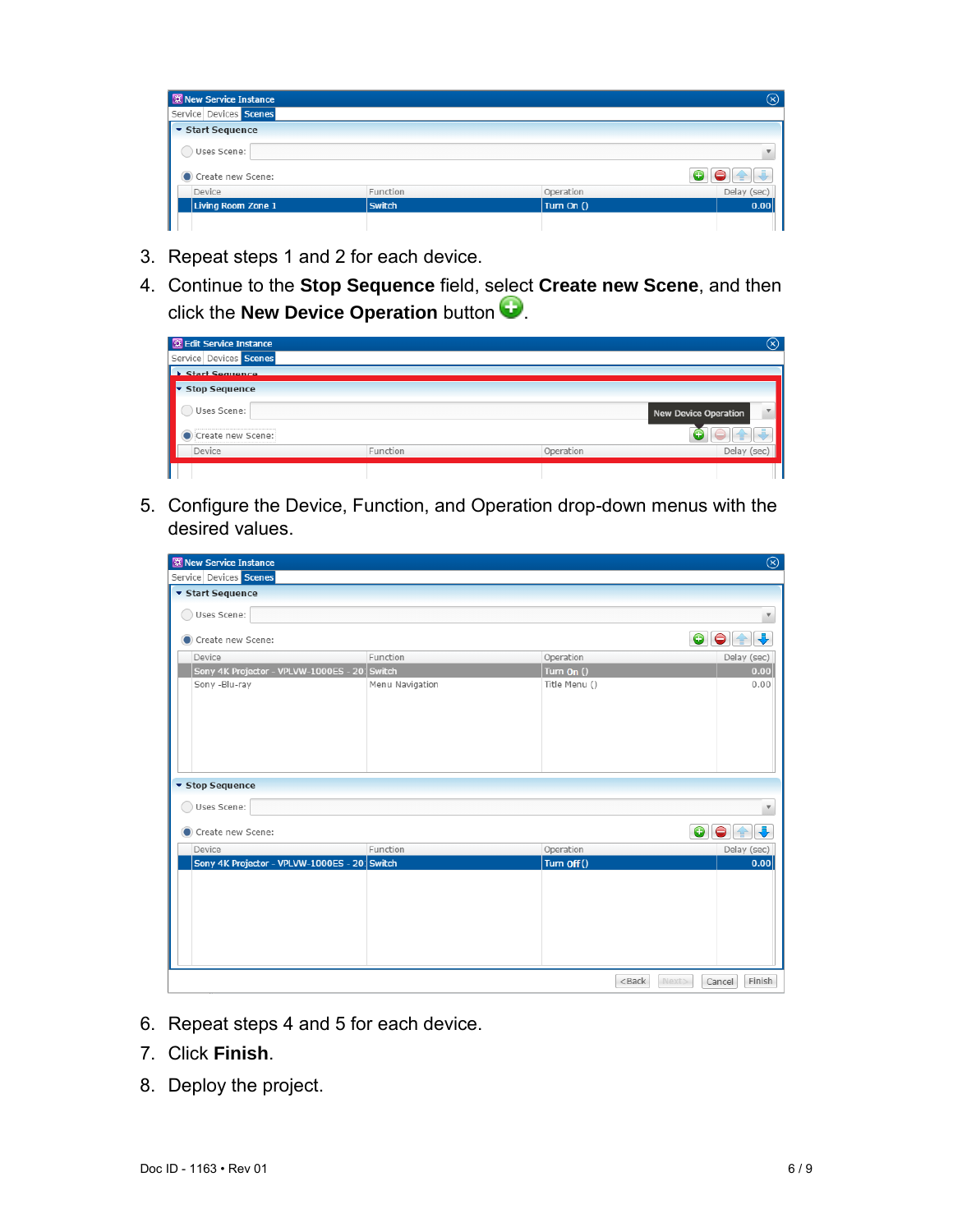# **User interface example**

Once you have configured and deployed your project, access the entertainment service created for the projector.

**To access the service in the Clare Controls App:** 

- 1. Tap  $\mathbb C$  to run the app, and then select your user space.
- 2. Tap  $\bullet$  to view the inventory page.
- 1. Tap **Entertainment**.



- 2. Tap the area that you want to access for example, Media Room.
	- $-$  or  $-$

Tap  $\bigodot$  to add the area to your space. Return to your space and tap  $\bigodot$  to access the service.



- 3. The area displays.
- 4. Tap **Sources** in the top-right corner, and then tap **Watch Blu-ray**.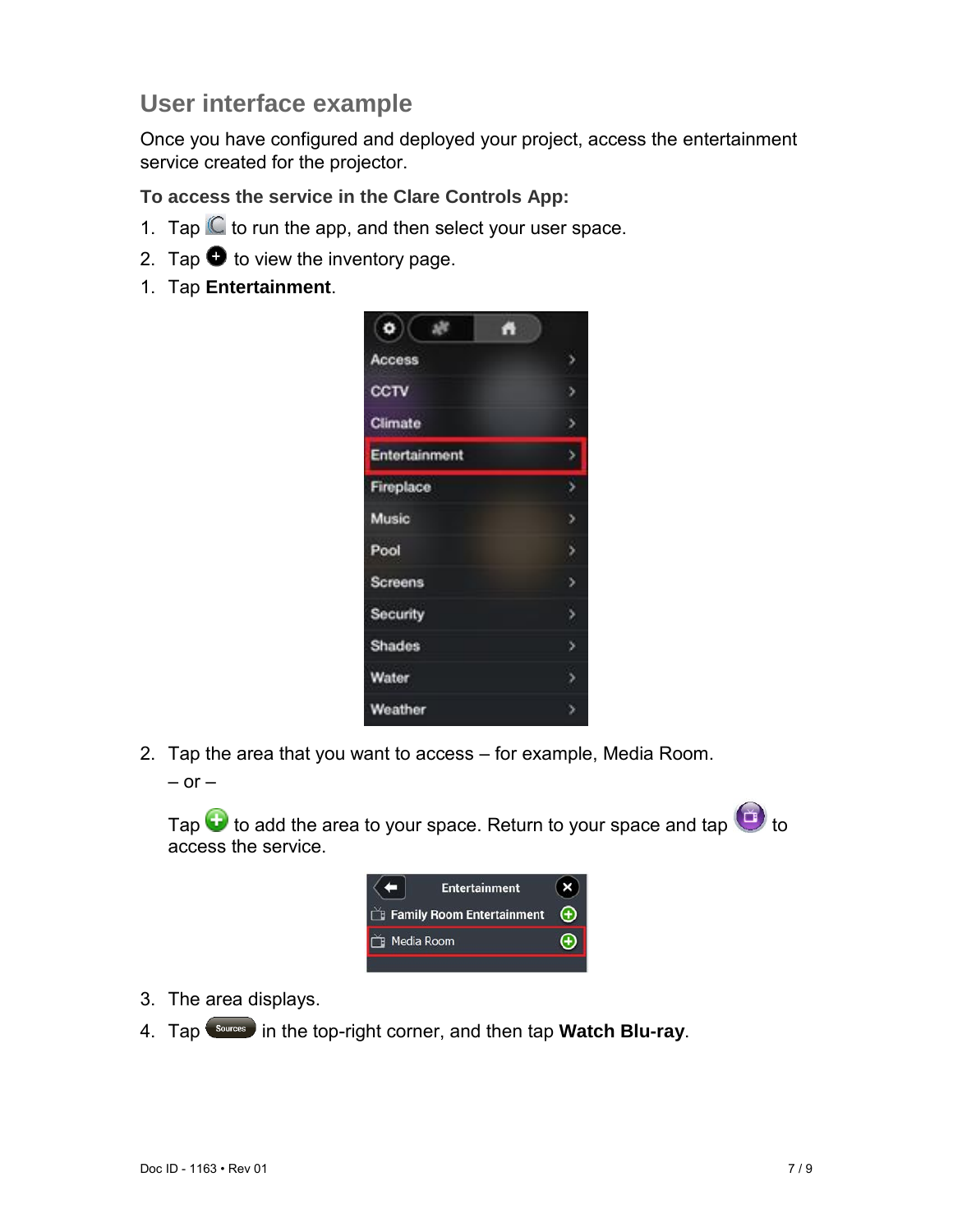| Media Room<br>Rooms | Off |
|---------------------|-----|
| Apple TV            |     |
| Watch Blu-ray       |     |

5. The service entertainment remote displays.

| $\mathsf{x})$ | Media Room - Watch Blu-ray          |                                                                           | Source       |
|---------------|-------------------------------------|---------------------------------------------------------------------------|--------------|
|               | Ш                                   | 3<br>$\overline{\mathbf{c}}$<br>1<br>5<br>6<br>4                          |              |
|               | K                                   | 7<br>8<br>9<br>$\pmb{0}$<br>Enter                                         | ★            |
| Volume<br>-   |                                     |                                                                           | Channel<br>- |
| $\mathbf{R}$  | Guide<br>Menu<br>OK<br>Info<br>Exit | $\triangle$ Page<br>$\triangle$ Day<br>$\blacktriangledown$ Day<br>▼ Page | Last         |
|               | Aspect<br>Modes<br>List             |                                                                           |              |

**Note:** The buttons on the virtual Clare Controls remote correspond with the configured Sony projector and Blu-ray control points.